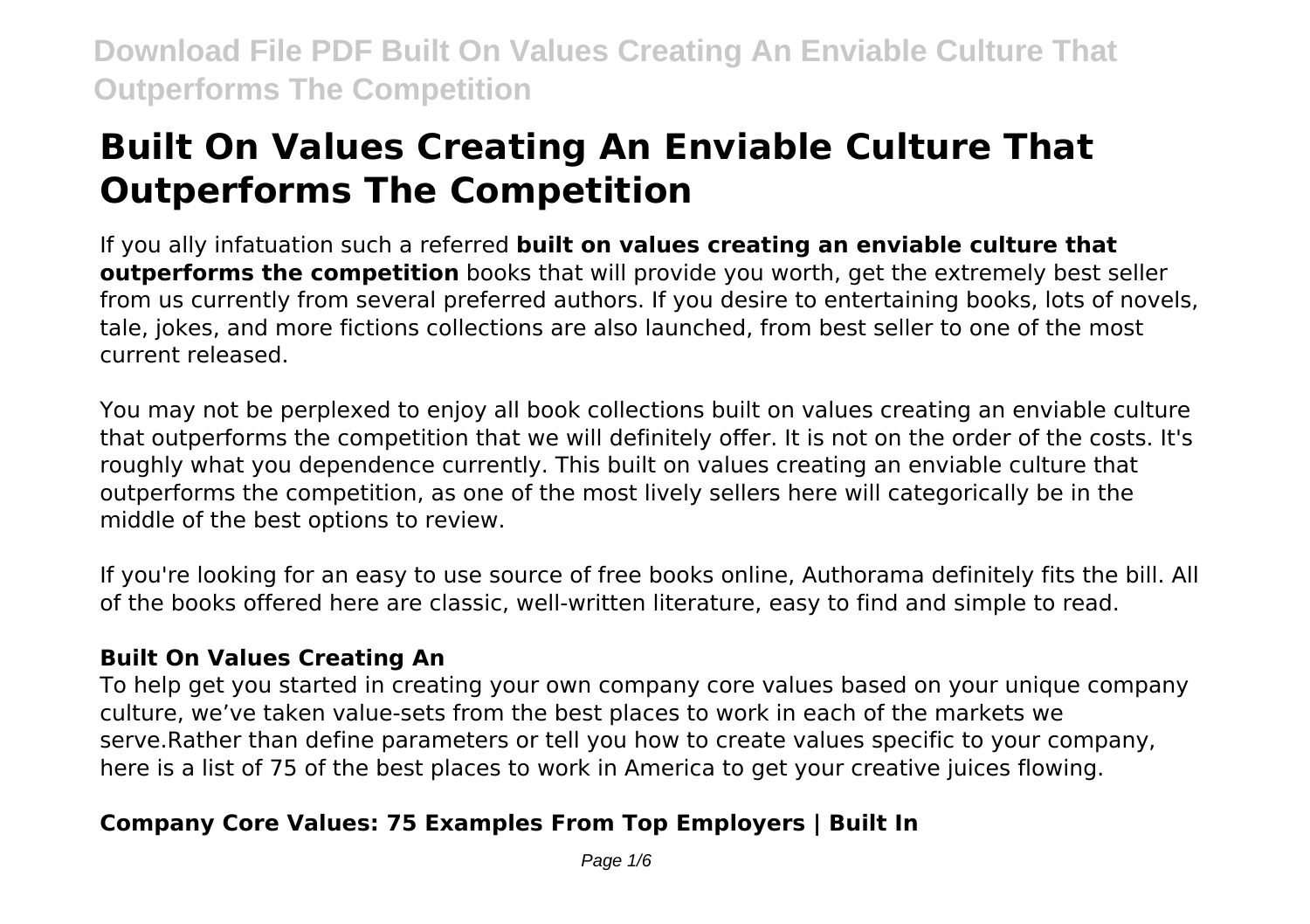Creating Built Distributions ... Valid values are currently 'win32', and 'win-amd64'. For example, on a 32bit version of Windows, you could execute: python setup. py build--plat-name = win-amd64. to build a 64bit version of your extension.

### **5. Creating Built Distributions — Python 3.10.2 documentation**

Creating a positive work culture is possible even through the challenges of the pandemic. It turns out that 74 percent of American workers say their organization's values helped guide them through the pandemic, even though 62 percent of human resource professionals noted it was difficult to maintain their work culture during the pandemic, according to a 2021 SHRM report.

### **Creating A Positive Work Culture: 19 Dos And ... - Built In**

On the Structure panel of the 1st Floor Defaults dialog, specify a Finished Ceiling height of 10' (120"). This will raise the bottom of the floor platform for the first floor in your house 10' above the ground.; Click OK to close this dialog, then click Done to close the Default Settings dialog.; Next, select Build> Floor> Build New Floor .. When prompted to derive the new floor from the plan ...

### **Creating a Structure that is Built on Piers**

Creating numpy arrays with fixed values Martin McBride, 2019-09-15 Tags arrays data types Categories numpy. In this section we will look at how to create numpy arrays with fixed content (such as all zeros). Here is a video covering this topic:

### **Creating numpy arrays with fixed values - PythonInformer**

Our purpose is to nourish people and the planet. We Sell the Highest Quality Natural and Organic Foods. When you walk in our doors, you'll find vibrant stacks of produce, animal welfare rated meat, Responsibly Farmed and sustainable wild-caught seafood and body care products with ingredients you can trust.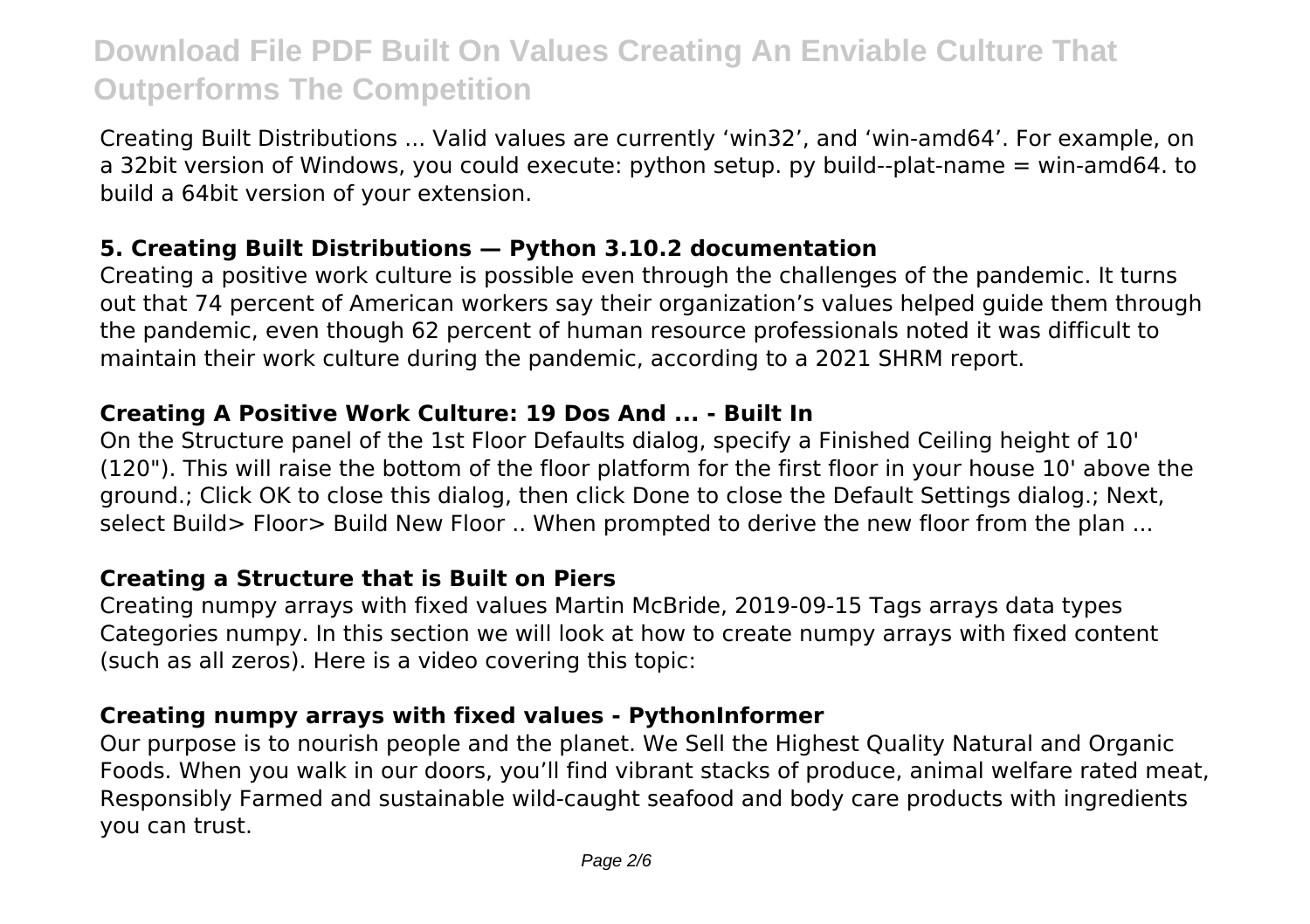### **Our Core Values - Whole Foods Market**

illustrates how to define a data type with type constructors (and data constructors at the same time). The type constructor is named Tree, but a tree of what?Of any specific type a, be it Integer, Maybe String, or even Tree b, in which case it will be a tree of tree of b.The data type is polymorphic (and a is a type variable that is to be substituted by a specific type).

### **Constructor - HaskellWiki**

Our 360-degree feedback process is built around our values, and we use a values-based review tool called Threads. Recruiting Social uses a values-based interview question scorecard as part of its hiring process. How we defined our values. It was the fall of 2015. The Recruiting Social team was poised to grow.

### **Defining Your Company's Core Values: The Complete Guide ...**

• Importing business cards in Salesforce by creating accounts and contacts sourced • Improved companies data integrity by creating custom fields and values on Salesforce • Built custom report and extracted all accounts, lead and contact to find duplicates • Created campaigns and hierarchy for each networking event the managers attended

### **Adil Musa - Application Support & Development Analyst ...**

At Zappos, our 10 Core Values are more than just words. They're a way of life. In January 2005, Zappos polled employees on what they thought the company's core values should be. Hundreds of ideals were submitted, which resulted in 37 foundational themes. This list was further narrowed down, and on February 14, 2006, the Core Values were ...

## **What We Live By | Zappos.com**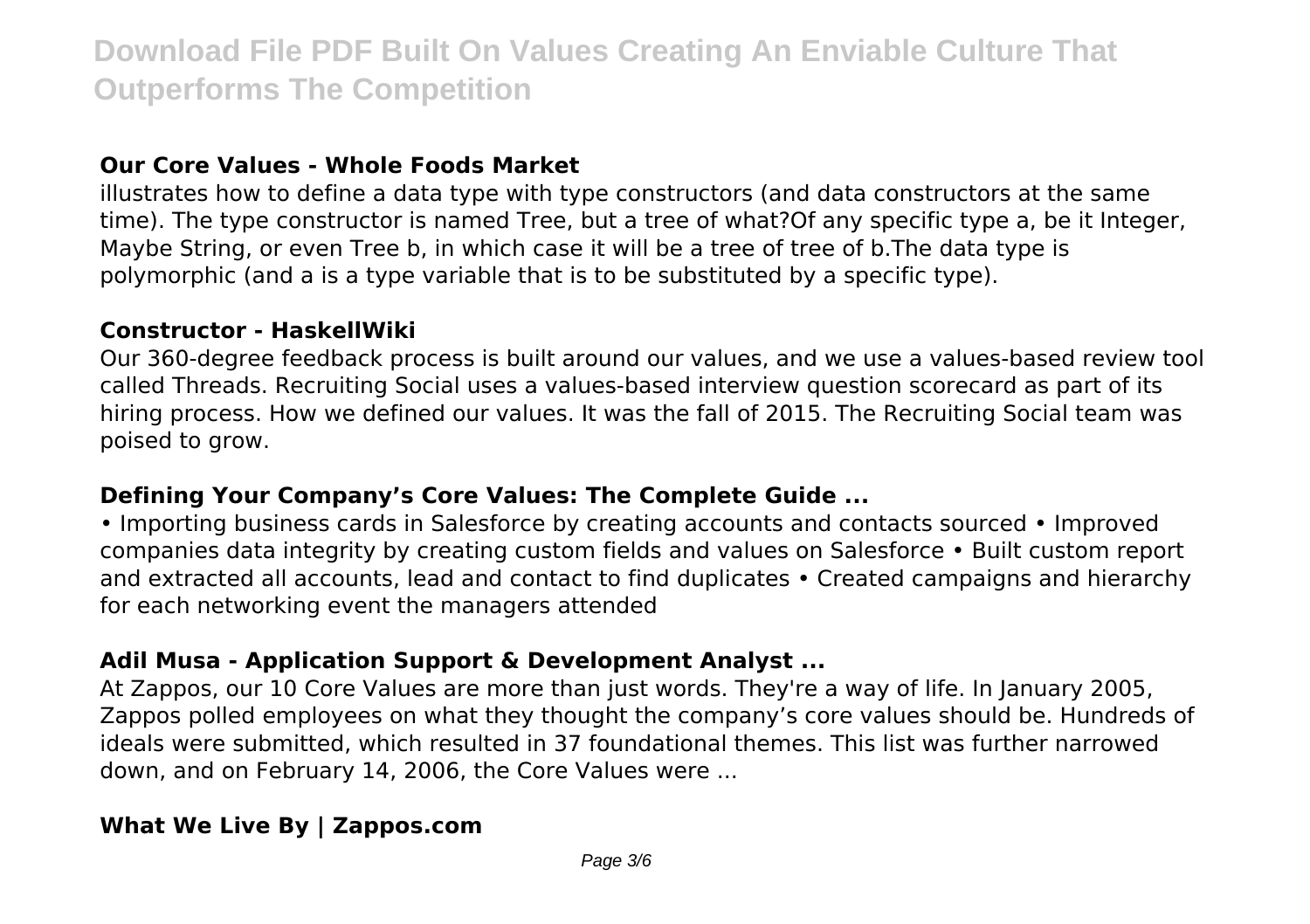The following operators provide support for creating logical expressions. All of them return boolean TRUE, FALSE, or NULL depending upon the boolean values of the operands. NULL behaves as an "unknown" flag, so if the result depends on the state of an unknown, the result itself is unknown.

### **LanguageManual UDF - Apache Hive - Apache Software Foundation**

Use the Bulk Fix Resolution built-in script to change the Resolution field on multiple issues at once. Problems with imports, workflow modifications and Jira migrations can all cause incorrect Resolution values for multiple issues.Bulk Fix Resolution allows you to modify the Resolution value for all issues returned by a JQL query without entering the database or re-indexing.

#### **Built-in Scripts - Adaptavist**

The focus on gender based theories for the built environment, the architectural discourse, and cultural value systems. Designers that adhere to the Design values based on gender typically have a focus on creating buildings that do not have the same barriers that children, parents and the elderly experience in much of the built environment.

### **Architectural design values - Wikipedia**

Find people who share your values, and you'll conquer the world together. —John Ratzenberger Core Values Details SAFe is based on four primary bodies of knowledge: Agile development, Lean product development, systems thinking, and DevOps. That makes SAFe broad, deep and scaleable. But at its core, SAFe places the highest value on four things: alignment, built-in quality, transparency, and ...

### **Core Values - Scaled Agile Framework**

In urban planning, architecture, landscape architecture, and civil engineering, the term built environment, or built world, refers to the human-made environment that provides the setting for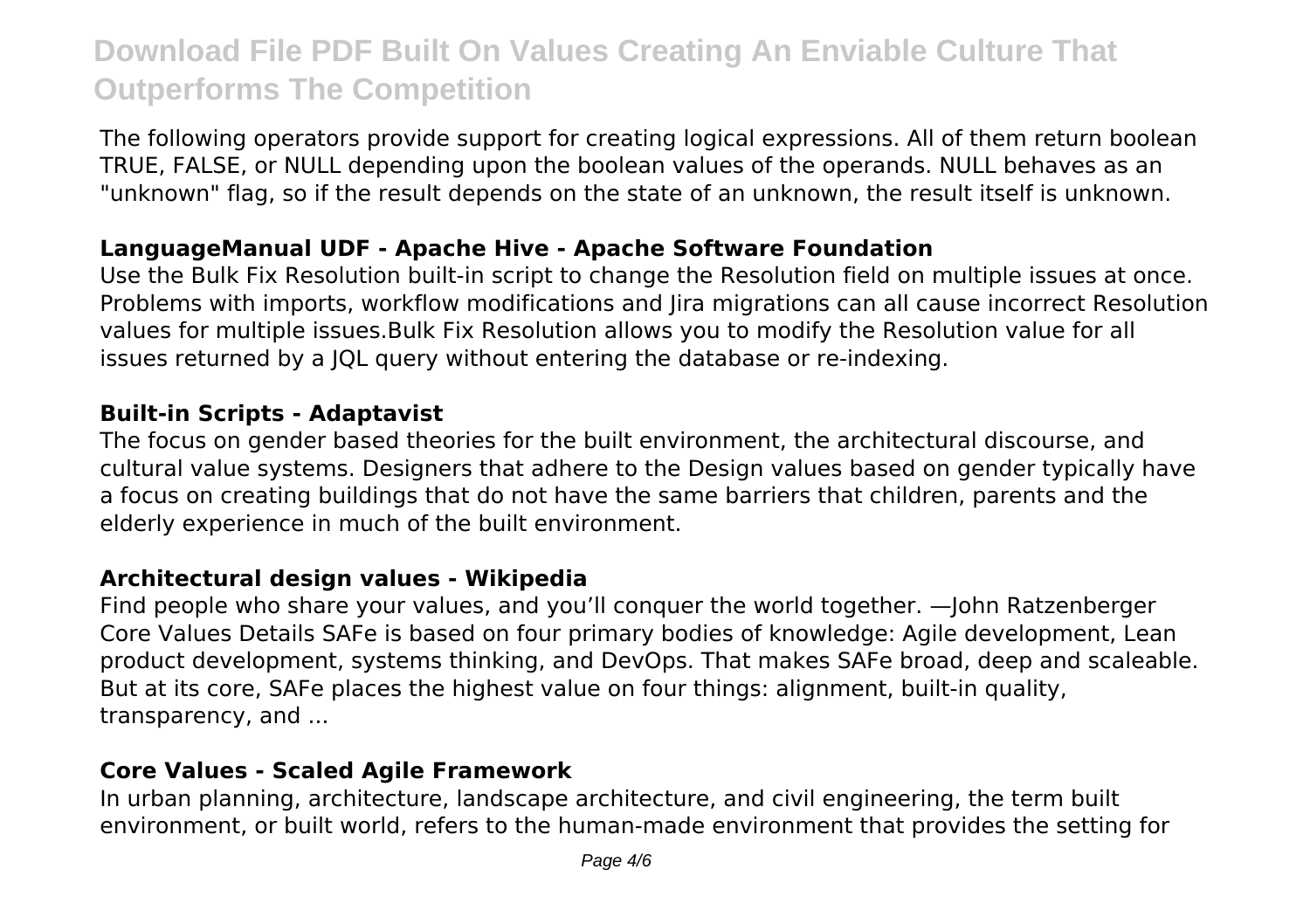human activity, including homes, buildings, zoning, streets, sidewalks, open spaces, transportation options, and more. It is defined as "the human-made space in which people live, work and recreate on  $a_{\mu\nu}$ 

### **Built environment - Wikipedia**

In order for the institution to be successful, the values on which the company is built must be appropriate for the time, place, and environment in which the organization will operate. A company's organizational values let others know what it is, why it has been created, and how it is different from other companies.

#### **How To Figure Out Your Organization's Values**

By identifying groups of people with shared values you can start to create products and messages that resonate. ... Content marketing is, after all, nothing more than creating, distributing, and communicating value. And for the customer feedback, we have a comments section below! You might also be interested in. Approach.

### **Customer Value: What it Means & Why It's ... - Builtvisible**

The values can belong to any data type and they can repeat, but the keys must remain unique. The following examples demonstrate how to create Python dictionaries: Creating an empty dictionary: dict sample =  $\{$  } Creating a dictionary with integer keys: dict sample =  $\{1: \text{ 'manqo'}, 2: \text{ 'bawpaw'}\}$ Creating a dictionary with mixed keys:

### **Python Dictionary Tutorial - Stack Abuse**

Creating Shared Value lies at the very heart of how we do business at Nestlé. Our approach is built on the conviction that business can be a force for good, by simultaneously creating value for shareholders and for society at large. In 2019, we reaffirmed our support for the UN Global